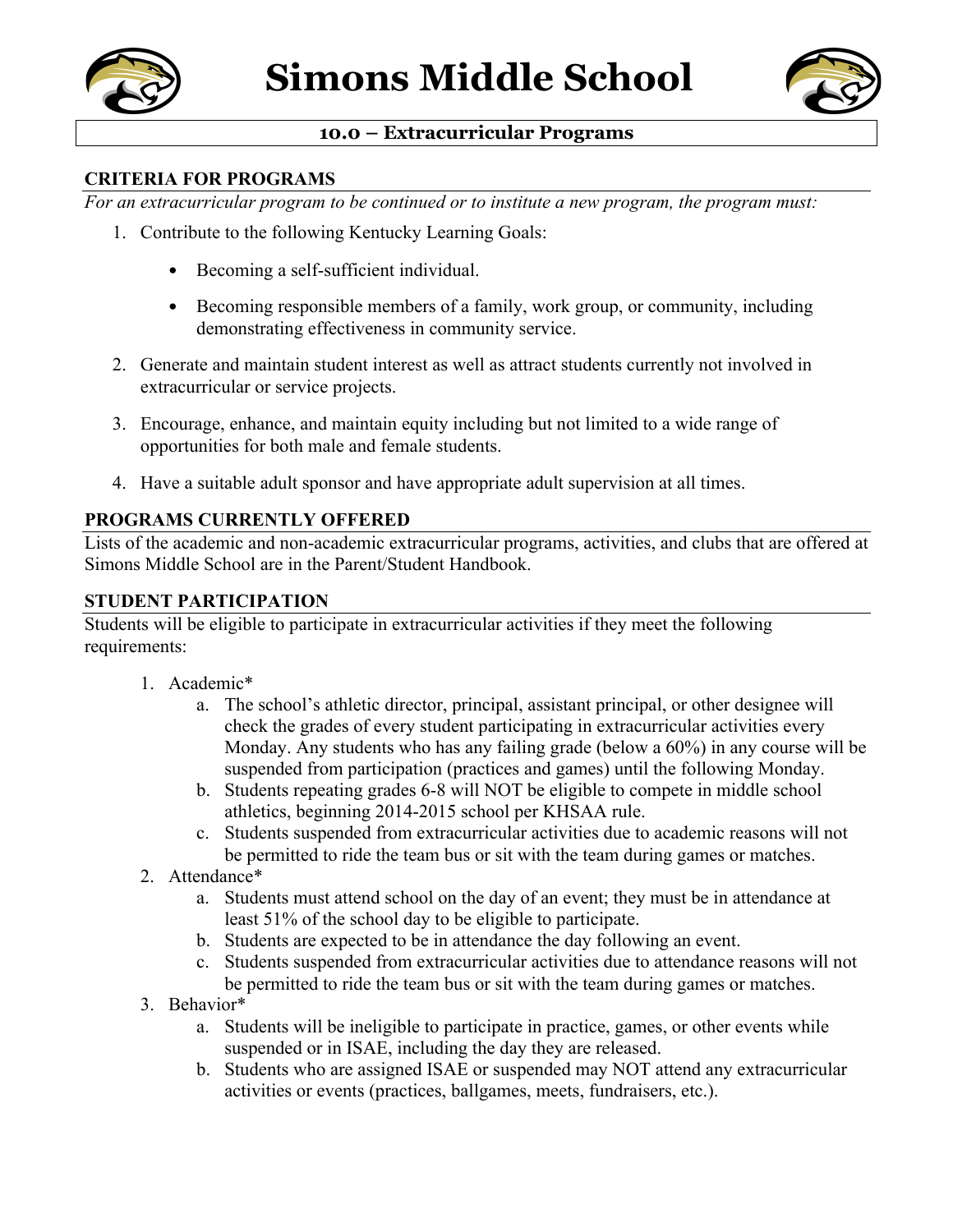



# *Extracurricular Activities Cont.*

- c. Students who receive 5-9 behavior marks in one week will be ineligible to participate in extra-curricular competition, but may still practice (for one week, starting on Friday).
- d. Students who receive 10-14 behavior marks in one week will be ineligible to participate in extra-curricular competition and practices for one week (starting on Friday).
- e. Students who receive 15 or more behavior marks in one week will be ineligible to participate in extra-curricular competition and practices for two weeks (starting on Friday).
- f. Students suspended from extracurricular activities due to behavior reasons will not be permitted to ride the team bus or sit with the team during games or matches.
- 4. Fleming County Performance Academy (Virtual Students)
	- a. Students must not be considered to be far behind (at least two weeks behind in one core class) in the program.
	- b. The school's athletic director, principal, assistant principal, or other designee will check the grades of every student participating in extracurricular activities every Monday. Any students who has any failing grade (below a 60%) in any course in the program will be suspended from participation (practices and games) until the following Monday.
	- c. Contact must be made between students and teachers at least once a week.
	- d. Students suspended from extracurricular activities due to behavior reasons will not be permitted to ride the team bus or sit with the team during games or matches.

\*Where applicable, meet any requirements set by the appropriate sponsoring or governing organization and coaches.

## **COACHES AND SPONSORS**

Each extracurricular activity will be led by an adult coach or sponsor who meets any applicable requirements set in law, or by sponsoring or governing organizations. The coach or sponsor will be responsible for personally supervising or ensuring that all students are supervised by an adult while they are participating in an activity, including practice time and travel time where applicable.

The principal will assign coaches and sponsors from our school's current staff following our policy on Instructional and Non-Instructional Staff Time Assignment. If it is necessary to consider applicants who do not currently work at our school, our policy on Consultation will be followed.

### **HIGH SCHOOL SPORTS**

Simons Middle School Students may be invited to play on high school sports teams based on their ability. Participating on high school teams will follow guidelines developed by KHSAA, beginning with the 2013-2014 school year.

## **PROGRAM EVALUATION**

Our extracurricular program will be evaluated through the needs assessment process for updating our school improvement plan.

### **POLICY EVALUATION**

We will evaluate the effectiveness of this policy through our school Improvement Planning Process.